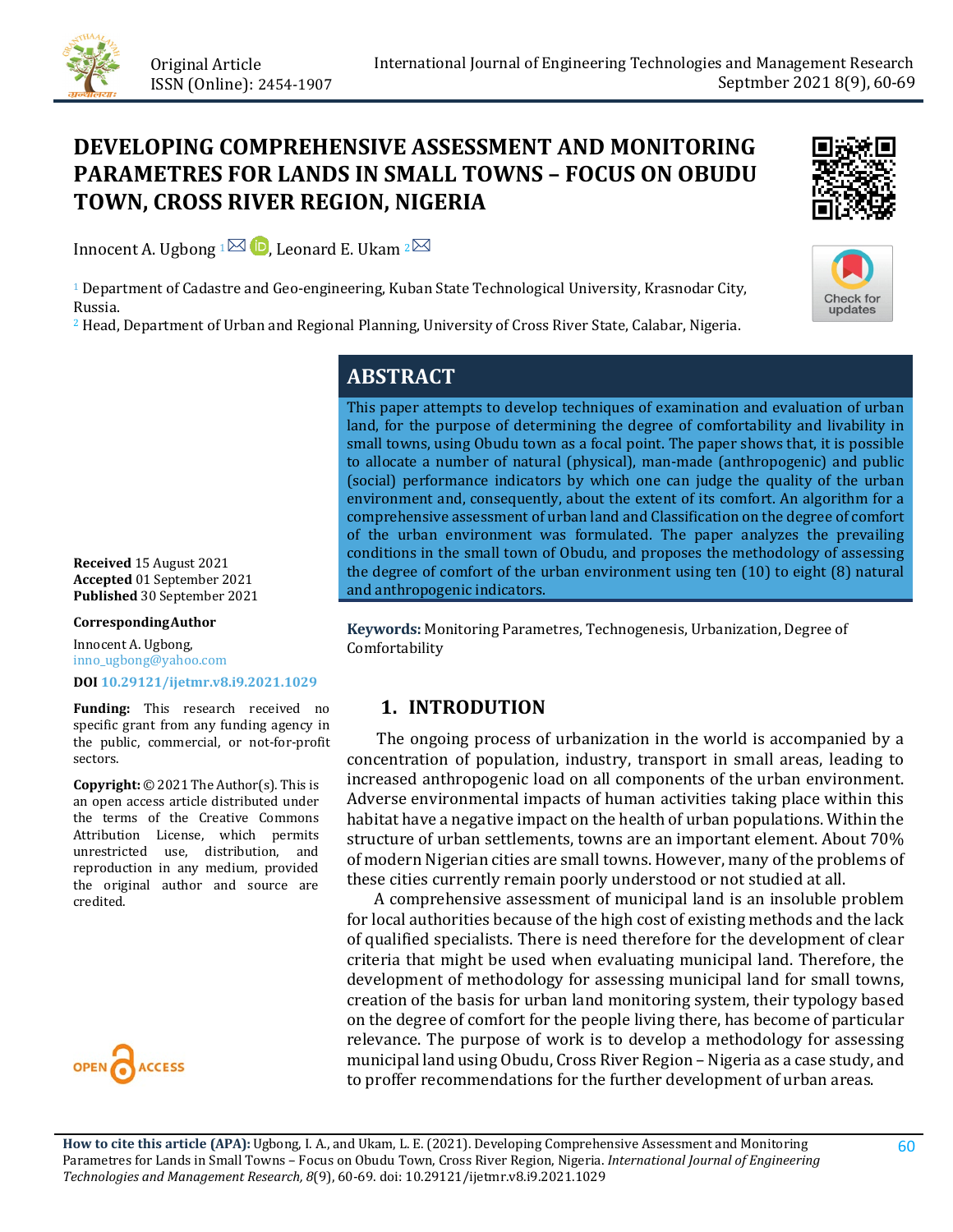#### **2. MATERIALS AND METHOD**

This research work is based on field studies and field observations conducted in Obudu, the study area, including cartographic and library materials, as well as materials from the Archives of the Cross River State Ministry of Lands and Housing. The study used the following methods and approaches: perceptual experiences, monitoring, generalizations, formalization, cartographic, historical, as well as comparative geographical and statistical analyses. A careful descriptive approach is adopted, using flow-chats and algorithms.

## **3. THEORETICAL AND METHODOLOGICAL FOUNDATIONS FOR THE STUDY OF URBAN LAND**

This study considered the city as a geographic entity; it examines the conditions of formation of urban land, as well as methods for the study of the urban environment, and the technique of examination and evaluation of urban land. At the present study of urban land, much attention is paid to the ecological state of the urban environment and the extent of its pollution [\[Bukovsky](#page-8-0) (2006); [Armstrong](#page-8-1)  [\(1998\)\]](#page-8-1). The term "urban environment", connotes different meanings to different people. According to Dotti [\(2016\),](#page-9-0) "the urban environment is the totality of the urban population and their living conditions." According to [Rezvani](#page-9-1) et al. (2013), "the urban environment is a complex of natural, man-made, and socio-economic factors that have a large and varied impact on the inhabitants of the cities."

Natural, technological and social components form the complex mix of an urban environment. All the factors are closely linked. It is their combination that has a general effect on humans. The absence of pollution is connected with the most important indicator for the residents of the urban environment – that is, its comfort. The comfort of the urban environment is a subjective feeling and an objective state of complete health dealing with environmental conditions of the human urban environment, including its natural and socio-economic indicators [\[Bukovsky](#page-8-0)] [\(2006\);](#page-8-0) [Sizov \(2006\)\]](#page-9-2). According to [Sizov \(2006\),](#page-9-2) "it is a component part of the comfort of urban areas - existing property do cause a subjective feeling and objective state of comfortable environment, providing for good health, including the comfort of visual, aural, olfactory states that are conducive to maintaining good health."

In addition, in the opinion of this paper, it is possible to allocate more number of natural (physical), man-made (anthropogenic) and public (social) performance indicators by which one can judge the quality of the urban environment and, consequently, about the extent of its comfort.

In the study of the status of urban land, a wealth of information of meaningful and quantitative nature is usually collected. As a rule, when a large number of indicators are heterogeneous in terms of information and extent, there is a need for the application of multivariate statistical analysis, which allows the hidden patterns that objectively exist in the urban environment to be explained.

In the classification of multi-dimensional objects, we use cluster analysis method that allows us to divide the objects in the featured space into group-clusters so that objects belonging to the same class are made close, and the objects of different classes are separated from each other. Cluster analysis methods make it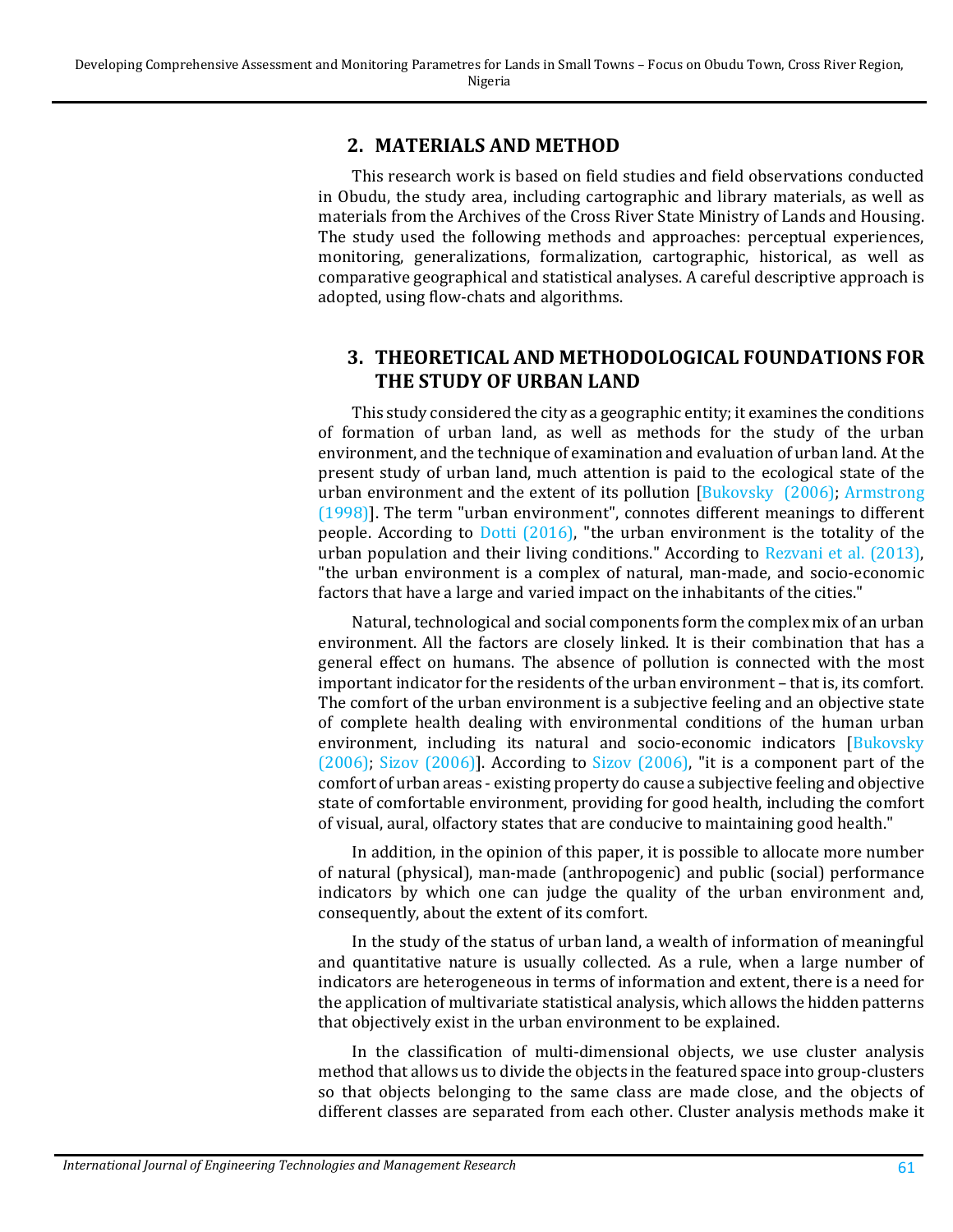possible to allocate discrete and compact subset of a continuum [\[Karkavin \(2007\);](#page-9-3) [Gruzdeva \(2005\)\]](#page-9-4).

The cost of municipal land in general is defined as usually external to the municipality factors. Many of these factors, by means of a number of generalizations can be reduced to two: (1) state of the environment in the region in general and (2) economic and geographical position of the municipality. The first defines the physical possibility of a prolonged stay in the territory without causing significant damage to health, and the second - the possible degree of social comfort.

However, the value of land within the municipality obviously cannot be the same. The basis for differentiation could be the integrated geo-ecological assessment of land of small towns. Thus the main criterion for the differentiated assessment of urban land is a comfortable urban environment. This research work developed a method of geo-ecological assessment of lands of small towns and classification of the degree of comfort of the urban environment. Schematic diagram of the procedure is shown in [Figure 1.](#page-2-0)

<span id="page-2-0"></span>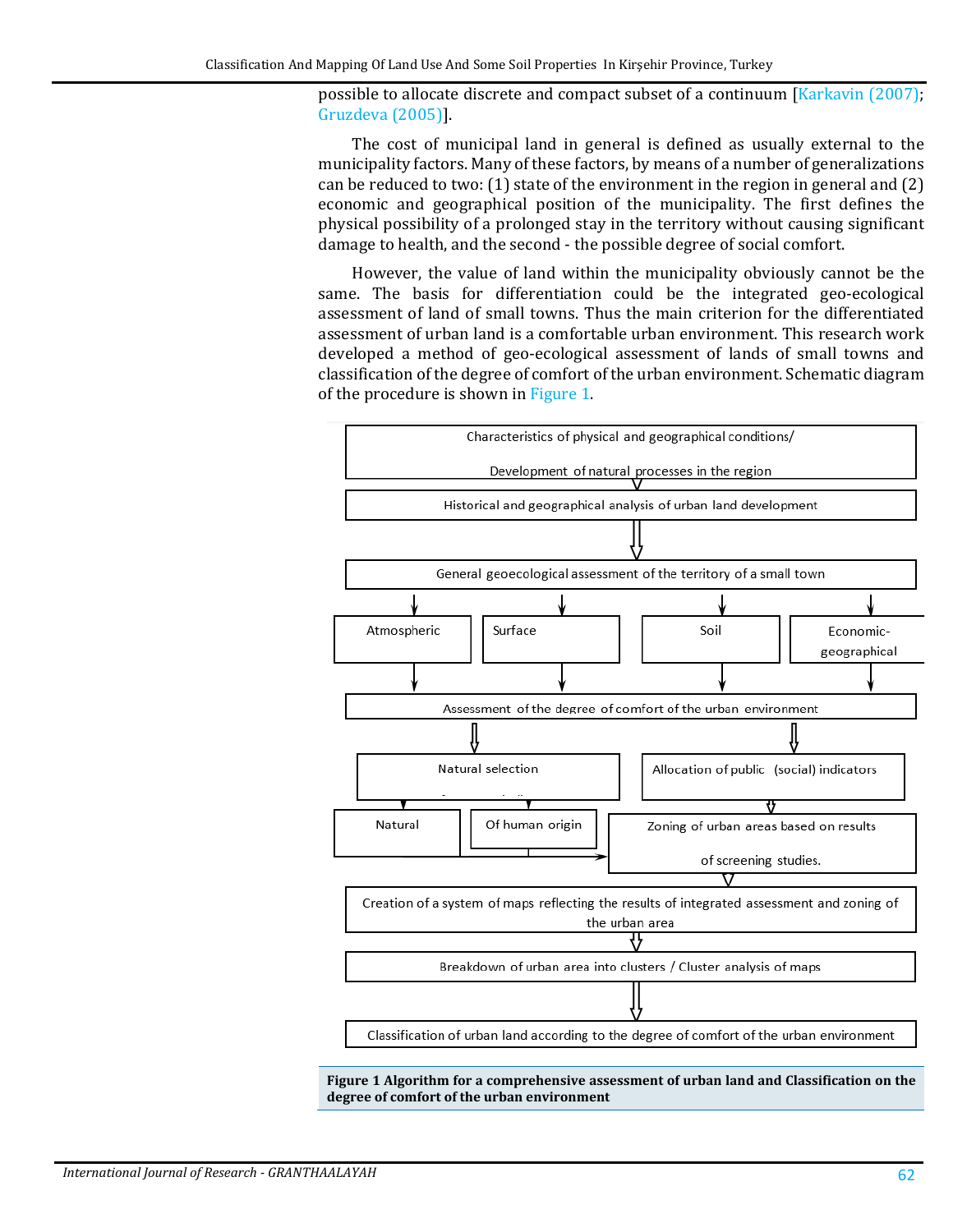The developed method of examination and evaluation of urban land includes the characteristic physical and geographical conditions for the development of natural processes in the region, the historical and geographical analysis of the urban land, the general geo-ecological evaluation of the city. Other components include, assessment of the degree of comfort of the urban environment, zoning of urban areas based on screening results, creating map-chart system reflecting the results of a comprehensive assessment of zoning and the urban areas, a breakdown of the urban area into clusters, then cluster analysis map-charts, and classification of the urban land according to the degree of comfort.

As a result of the cluster analysis of all map-charts, that is, all evaluation parameters in each cluster is a set of evaluation points, from there all evaluation parameters are analyzed. An integration of all component points defines degree of comfort of the urban environment (DCUE), calculated as follows:

$$
\widetilde{N}\widehat{E}\widetilde{A}\widetilde{N} = \sum_{1}^{i} \frac{k \times x_i}{i}
$$
, where x = the value of the estimated figure in points;

i - The number of performance indicators;

k - Correction factor.

Thus, an integral component in points is obtained for each cluster. On the basis of the values obtained for each of the selected clusters, an integral index of urban land on the degree of comfort of the urban environment is obtained and can be implemented on the relevant Schematic map.

It is proposed we evaluate the degree of comfort of the urban environment using at least ten natural and eight public features. It is obvious that the natural indicators have a direct impact on the health and comfort of living citizen. The influence of social factors is usually indirect. Therefore, in our opinion, in the calculation of the integral index of the degree of comfort of the urban environment (DCUE) using the estimated scores on social indicators, it is advisable to apply a correction factor  $k = 0.5$ .

Also as performance indicators of degree of comfort, we suggest using the following parametres: the degree of pollution of the atmosphere; the quality of tap water; anthropogenic load on the land and soil; noise level; and electromagnetic radiation background; possibility of flooding; type of building; condition of road surface; distance from the administrative center; distance from the nearest public transport; distance from the nearest school; distance from the nearest medical facility; distance from the ambulance station; distance from the fire brigade and rescue services; remoteness from industrial enterprises and industrial sites; distance from the major recreational facilities and sizes of plots of land.

#### **4. HISTORICAL AND GEOGRAPHICAL ANALYSIS OF THE FORMATION AND DEVELOPMENT OF LANDS IN SMALL TOWNS**

In the process of development of human civilization cities became the environment of life of more and more people. Initially, the urban environment is formed from the natural landscape by techno-genesis, i.e., first, by minor and then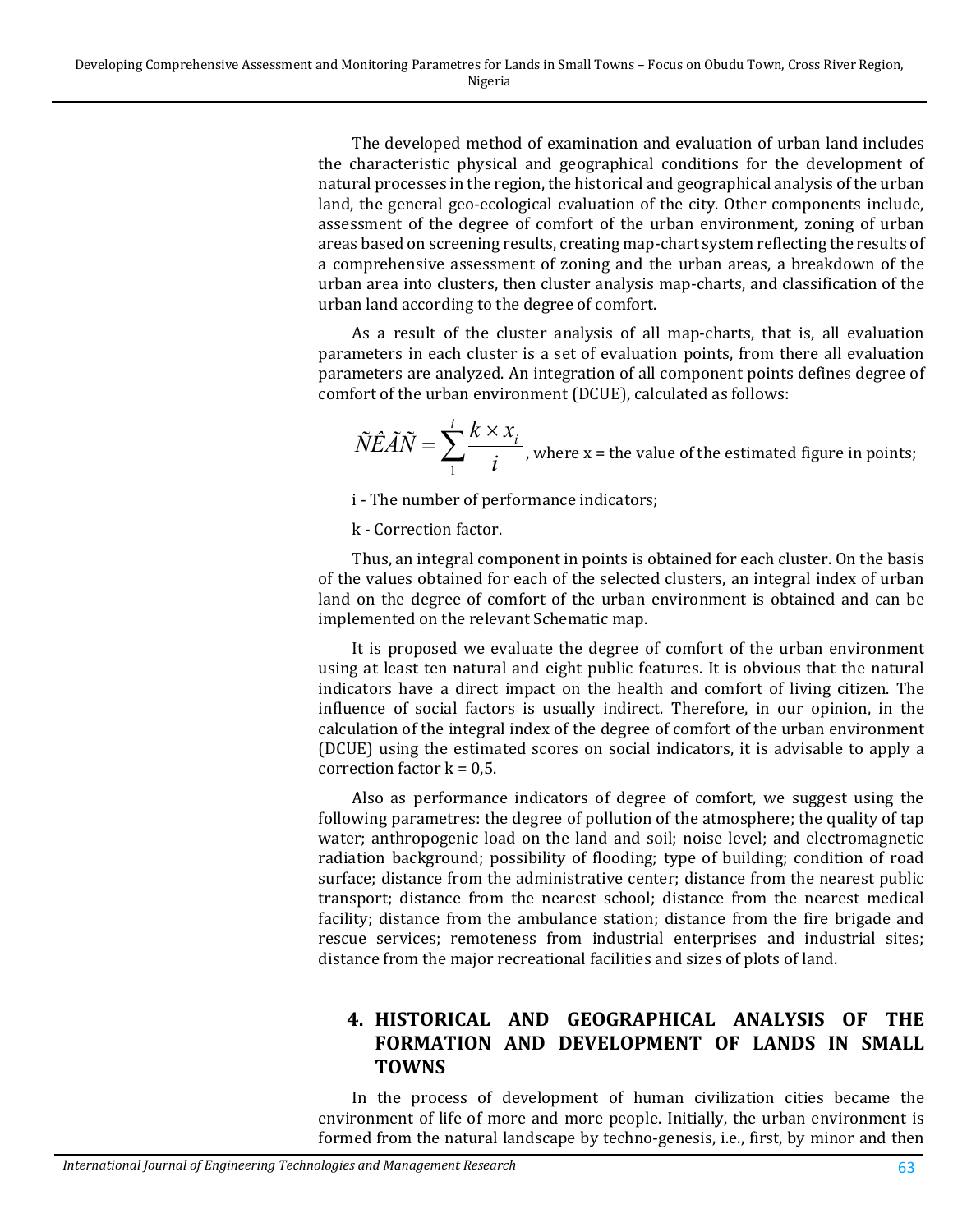ever deeper anthropogenic components of the environment, followed by the emergence of new, non-peculiar natural complexes of the urban environment.

Considering the urban environment from the standpoint of a systems approach, it is necessary to integrate the concept of "urban environment" with "natural environment". And considering the factors that influence the urban environment, it is also necessary to talk about the system as "surrounding space". "Surrounding space" in this case is understood as natural (natural complexes of different taxonomic rank) and social (economic, social and political).

If at the dawn of the development of civilization the leading factors of the emergence and development of cities and, consequently, the urban environment were natural, then with the development of civilization the leading role began to move to the social, i.e. social, economic and political factors. At present, even the emergence of new cities is determined by economic feasibility.

In this regard, this work takes into account the study and evaluation of the processes of formation of both the urban environment as a whole and its individual components: i.e., different degrees of natural (water, phytocenosis, land), and anthropogenic (residential, industrial, office buildings and communications) components. It is also necessary to take into account the leading social (socio economic) factors.

The economic and geographical position (EGP) is an integral and at the same time the leading social factor in the formation and development of the urban environment, including its components of natural origin. According to M. E. Bukovsky, in consideration of the EGP characteristics of the city in the formation of its functional structure, it is necessary to see the implementation of certain aspects of geographical location. A. A. Kozlov believes that EGP should be recognized as the most important factor of regional development. This factor is historical, i.e. its impact on regional processes is constantly being transformed, and hence its impact is dynamic and tends to change.

#### **4.1. THE OBUDU URBAN EPISODE**

The exact time of occurrence of settlements at the site of modern Obudu town cannot be established. But the economic and geographical location factors at an early stage of development of the land and the villages of the neighborhood can be clearly understood. The town of Obudu is located on a low-lying Knoll and surrounded by beautiful scenic hills. It provided access to many rural communities and in time became a market center for agro-produce. The actual formation of modern Obudu as an urban area occurred during colonial times. Elementary urban areas, formed in the early stages of anthropogenesis are not preserved in the present structure. About 40% of the urban landscape was formed about the end of  $19<sup>th</sup>$  to the beginning of the  $20<sup>th</sup>$  century. Few existing relics define the architectural and historic character of the city, but they create problems of planning, both sanitary-hygienic and social. As a result of the changed geographical relations between the city and space, the functional structure of the city has been transformed many times.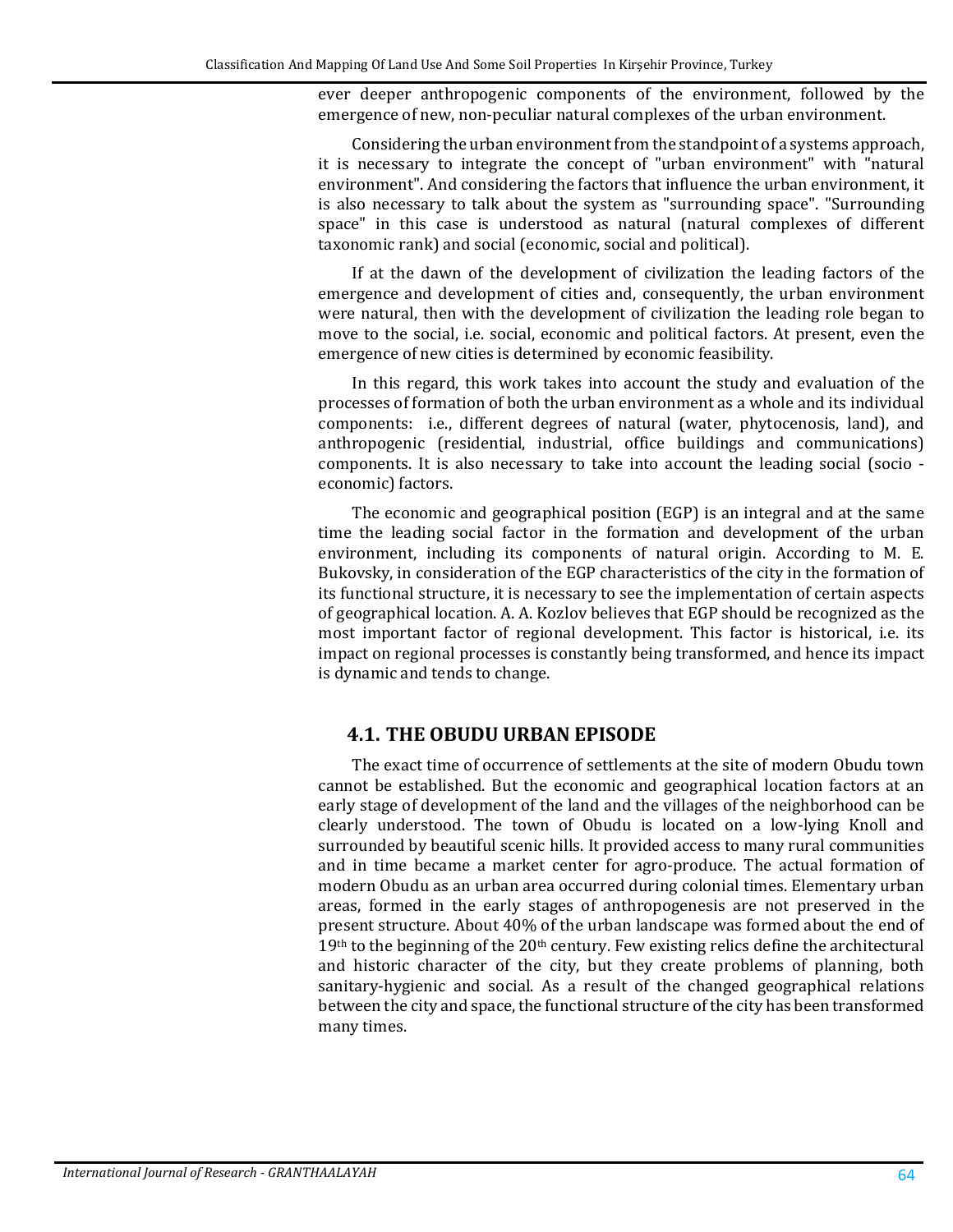## **4.2. GENERAL CHARACTERISTICS OF THE TERRITORY OF OBUDU TOWNSHIP**

Like in most towns in Nigeria, the degree of comfortability in any part of Obudu town is determined by security, availability of social amenities like pipe-born water, electricity, etc. The southern axis of the town is inhibited by aboriginal populations who live in small "urban villages" and share a common ancestral bond. There are five such urban villages – Bebuabung, Aboinkib, Bebuagam, Atiekpe and Bebuawhan. Here, planning is difficult because the territories are already built up, and in most cases, creating new access is a problem. The empty parcels of land that are lying behind residential areas are closed up by existing developments. The problem of access prevents new housing developments from such places.

The north-western axis is a zone of relatively newer development. Urbanization actually began here during the colonial era when European-styled architecture was introduced. There is a well-organized system of streets and housing layout, the gridpattern of street layout being most prominent. The central market is located between this zone and the southern axis. Most residents here are non-indigenes and migrants; and security is a problem, because residents do not know each other along family lines. But comfortability is fairly guaranteed by availability of amenities and a cleaner environment.

The north-eastern axis can be termed a zone of educational and administrative land use. Schools and tertiary institutions as well as hospitals are located here. The zone also serves as administrative headquarters of Obudu Local government area. A "green belt" was carefully planned between this zone and the southern axis by the colonial administration. This was probably due to the topography of that boundary area. There is a kind of cliff-edge on that stretch that could easily have led to serious gully erosion, if it was left unchecked. A city park was thus, created there, same as we have in much of Krasnodar city in Russia.



#### 6.66958,9.167829

http://maps.googleapis.com/maps/api/staticmap?center=6.66958,9.167829&zoo m=15&maptype=roadmap&size=640x640&sensor=false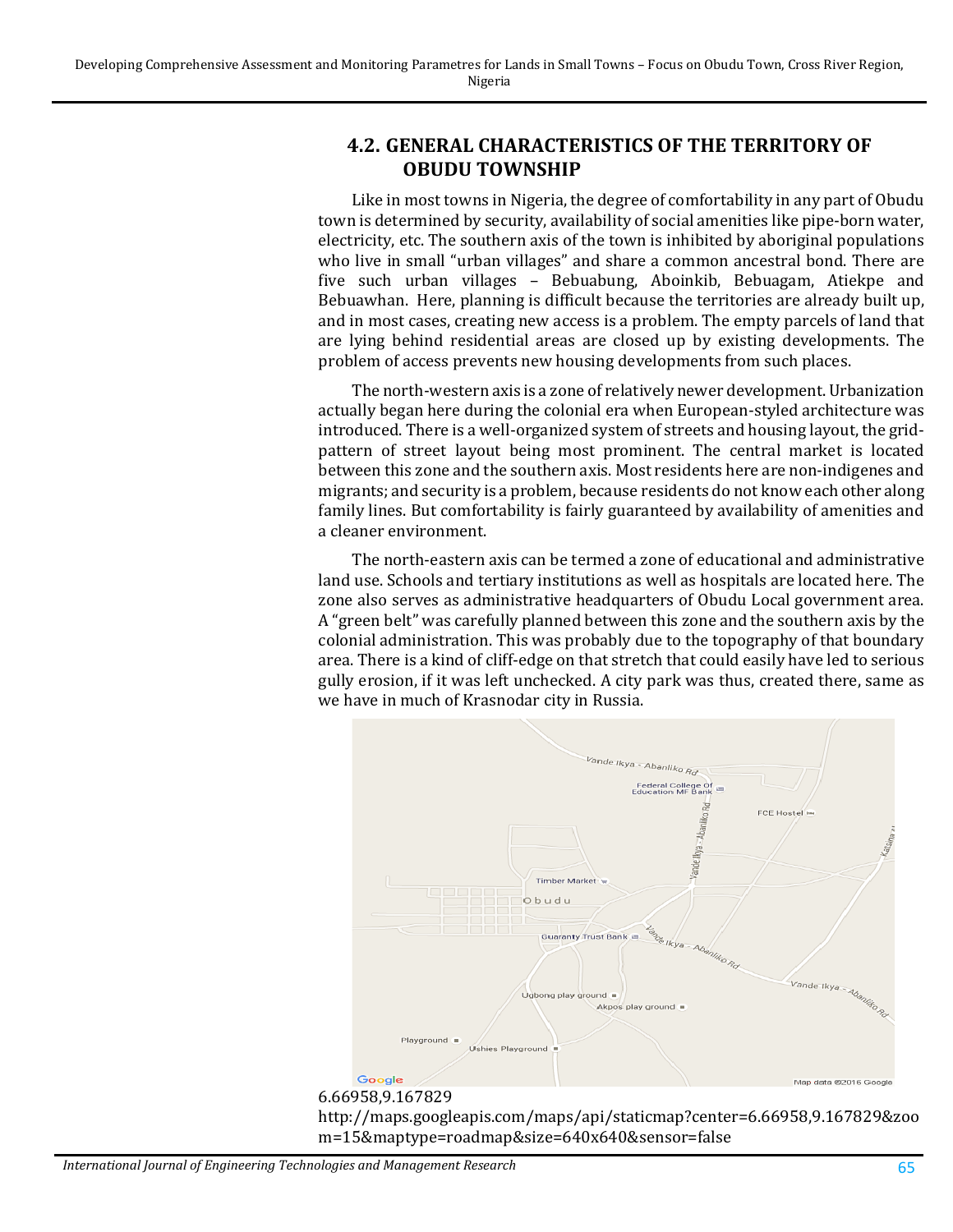#### **5. ASSESSMENT, TYPIFICATION AND MONITORING OF URBAN LAND**

The principles of geo-ecological mapping involve carrying out zoning of urban areas based on the results of screening, cluster analysis of the obtained maps, and typification of urban land on the degree of comfort of the urban environment. Also proposed is a flow-sheet creation of urban land monitoring system and recommendations for optimization and development of the urban areas.

In solving the problem of complex geographical mapping of the urban environment, we follow V.Z Makarov, [Chiara and](#page-9-5) Pavan (2018), and [Marans](#page-9-6) and [Stimson](#page-9-6) (2011), who proposed adherence to certain methodological orientations and approaches. In general terms, the following set of basic principles can be formulated: geosystems, ecosystems, historicism, and geography [\(Figure 2\)](#page-6-0).



<span id="page-6-0"></span>**Figure 2 Principles of integrated geographical mapping of cities.**

In order to classify urban land according to the degree of comfort in the urban environment we also propose the use of a system of performance indicators and evaluation criteria for each evaluation index in points. In order to carry out such geo-ecological assessment and zoning of the city on every performance indicator, a series of screening areas of Obudu township are proposed. The evaluation can be conducted using the method of ball-point based on the criteria developed.

In the course of zoning the city for a number of natural and social performance indicators, it was revealed that in general the part of the city with the lowest scores were those with low "quality of water supply." Accordingly, indicators such as total hardness and iron content (total), were higher than the absolute majority of the MPC sample. Also systematically exceeding MPC limits were such indicators as the turbidity (in kaolin) and chromaticity. There is an urgent problem citywide for the quality of water supplied to the population. This problem is majorly a consequence of the abandonment of Municipal water supply infrastructure by successive administrations. The major water intake point has been the lower end of the Abeb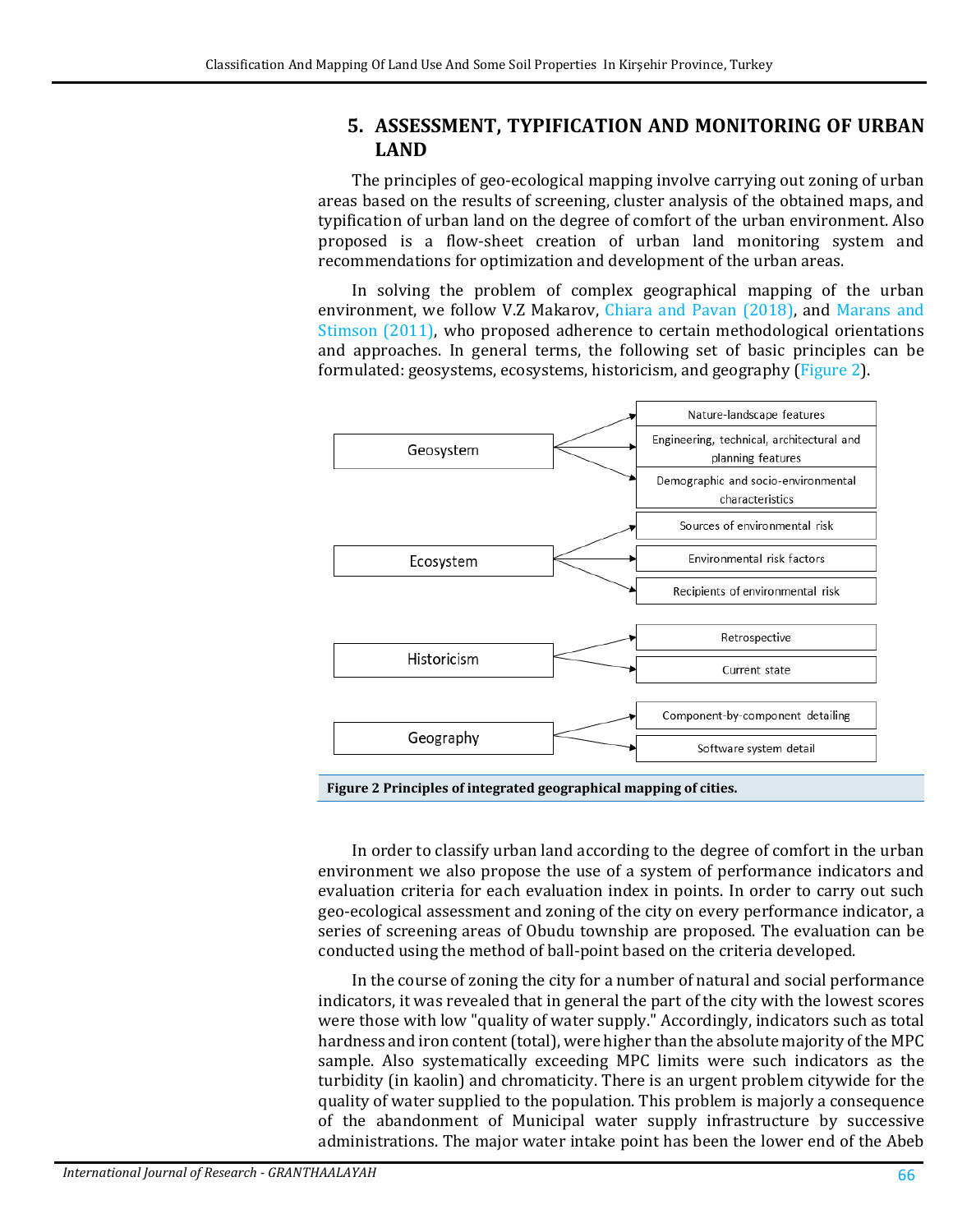river. Before the total abandonment of this this facility, urban developments at the upper segment of the river had caused massive inflow of domestic wastes into the river, and with poor water-treatment equipment, there was bound to be equally very poor water quality. Reliance was therefore, largely on individual bore-holes which suffered limitations from the natural features of the exploited artesian aquifers. Recent action by the current state administration by relocating the intake point to the upper segment, at the Obudu Dam site is a step in the right direction. Although this effort has not led to guaranteed "tap water supply", it is hoped that further steps will be taken to ensure adequate flow of clean tap water to the urban residents. This also calls for urgent modernization of the municipal water intake facility and construction of iron removal plants at such city water intakes.



Also, mostly low grades in the whole city during its zoning have been received on such indicators as "anthropogenic load on soil and land" and "State of the pavement of streets." We propose a compilation of Schematic map of "State of the Pavement of Streets", which will allow the officials of the local administration to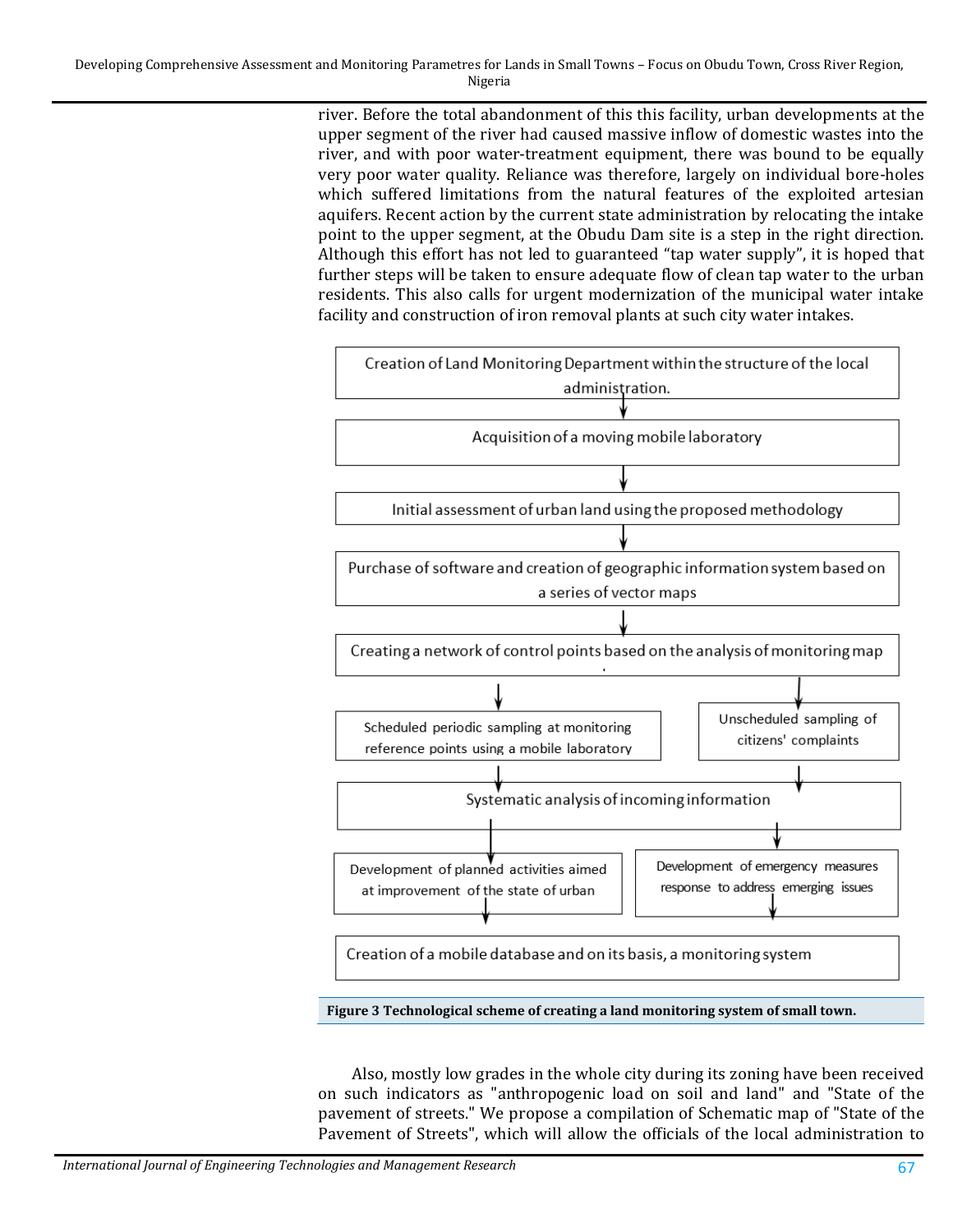identify priorities in the repair of roads and sidewalks in the city streets. The difficult problem of anthropogenic load on soil and land arises mostly from the lack of a centralized sewage as most of the territory is occupied by the private homeowners. And urban villages. As a result, removal of fecal water from even low-rise buildings in the city is carried out in backyard pit latrines. Here municipal authorities need to pay close attention to the development and monitoring of the sewerage, as well as a storm water drain system for the city.

The main source of air pollution in the city is transportation. The greatest intensity of movement of motor transport is marked by the transit through city streets. In our view, the re-direction of transit traffic to bypass the urban area will significantly improve the situation and reduce emissions. The latest effort at the development of the city should follow the Master Plan which provides for the construction of a bypass road around the city. It is necessary to start construction of this road at this phase. Also it was revealed that local pockets of air pollution occurred at the traffic congestion at closed crossings in at the city centre. These and more are some of the problems confronting the urbanized areas and require urgent attention.

## **6. CONCLUSIONS**

In conclusion, the urban environment should be viewed as an integral phenomenon, created by the action of many factors and having several components. Initially, the urban environment is formed from the natural landscape by technogenesis. First small, and then ever more profound anthropogenic components of the natural environment, followed by the emergence of new, nonpeculiar natural urban environmental complexes. Formation of the modern Obudu urban landscape occurred over a period of about two centuries. Elementary urban areas were formed in the early stages of anthropogenesis, which were not preserved in the present structure. About 40% of the urban landscape formed at the end of XIX and the beginning of the XX century. They define the architectural and historic character of the city, but create problems of planning, sanitation, hygiene and social malaise.

Finally, we propose the methodology of assessing the degree of comfort of the urban environment using ten  $(10)$  to eight $(8)$  natural and anthropogenic indicators. These performance indicators are as follows: the degree of air pollution; the quality of tap water; anthropogenic load on soil and land; noise level; and electromagnetic radiation background; possibility of flooding and floodwater; type of building; condition of road covering the streets; distance from the administrative center; distance from the nearest public transport system; distance from the nearest school; distance from the nearest medical facility; distance from the ambulance station; distance from the fire brigade and rescue services; remoteness from industrial enterprises and industrial sites; distance from the major recreational facilities; and the sizes of plots of land.

#### **REFERENCES**

<span id="page-8-1"></span>Armstrong M (1998). Fundamentals of Management. How to become a better leader. - Rostov-on-Don: Phoenix, - 512 p.

<span id="page-8-0"></span>Bukovsky M.E (2006) The public component of the formation of urban environment in "the City system and surrounding areas, example of Maures Shan" //